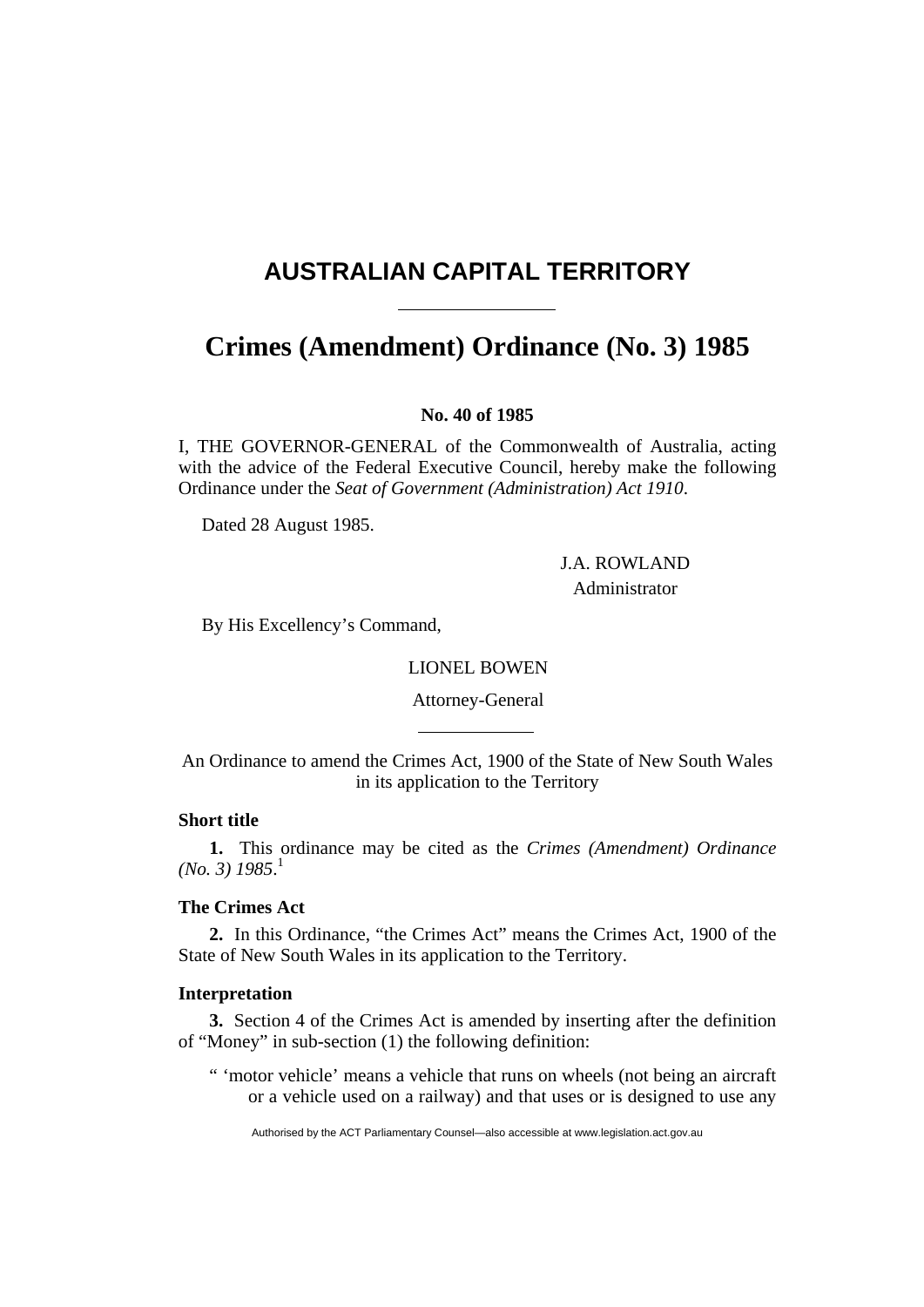power other than human or animal power as its principal means of propulsion;".

**4.** Sections 476, 477, 477A and 478 of the Crimes Act are repealed and the following sections substituted:

#### **Summary offences**

"476. An offence against this Act that is—

- (a) not punishable by imprisonment; or
- (b) punishable by imprisonment for a term not exceeding 12 months,

is punishable on summary conviction.

### **Summary disposal of certain cases**

"477. (1) This section applies in relation to any offence against a law of the Territory, being—

- (a) a common law offence; or
- (b) an offence punishable by imprisonment for a term not exceeding—
	- (i) if the offence relates to money or other property—14 years; or
	- (ii) in any other case—10 years.

#### " $(2)$  Where—

- (a) a person (in this section referred to as the defendant) is before the Court of Petty Sessions charged with an offence in relation to which this section applies;
- (b) the Court is of the opinion that it has no jurisdiction, apart from this section, to hear and determine the charge summarily; and
- (c) in the case of a charge relating to money or to property other than a motor vehicle—the amount of the money or the value of the property does not, in the opinion of the Court, exceed \$10,000,

the Court may proceed in accordance with the succeeding provisions of this section.

"(3) The Court may invite the defendant to plead guilty or not guilty to the charge.

"(4) Where the defendant pleads guilty to the charge, the Court may accept or reject the plea.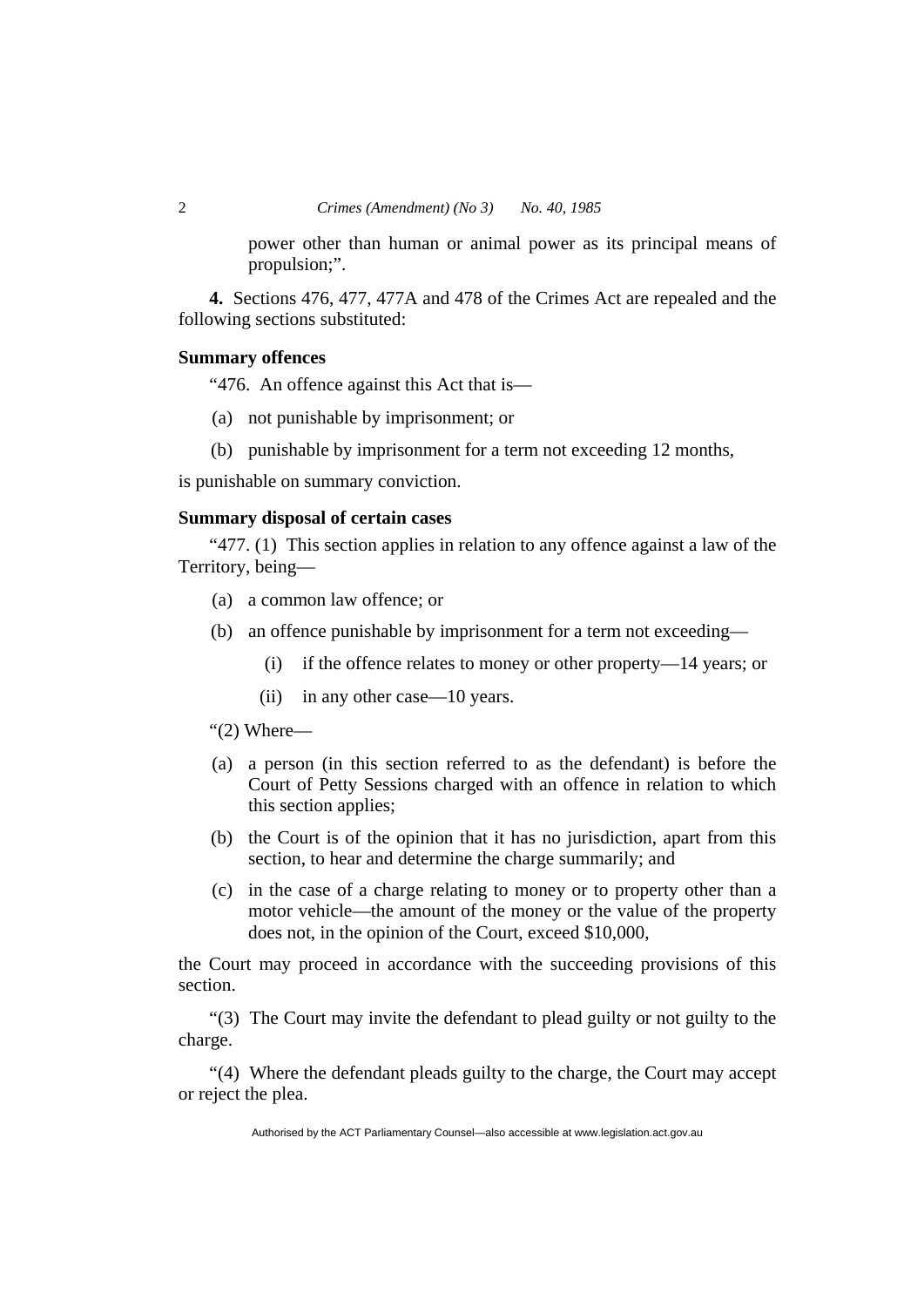- "(5) Where—
- (a) the defendant does not plead to the charge when invited to do so under sub-section (3); or
- (b) a plea of guilty to the charge is rejected under sub-section (4),

the defendant shall be taken to have pleaded not guilty to the charge.

"(6) Where—

- (a) the defendant pleads or is to be taken to have pleaded not guilty to a charge;
- (b) the Court is of the opinion that the case can properly be disposed of summarily; and
- (c) if the charge is not a prescribed charge—the defendant has consented to its being so disposed of,

the Court may hear and determine the charge summarily and may sentence or otherwise deal with the defendant according to law.

"(7) Where—

- (a) the Court accepts a plea of guilty to a charge;
- (b) the Court is of the opinion that the case can properly be disposed of summarily; and
- (c) if the charge is not a prescribed charge—the defendant has consented to its being so disposed of,

the Court may sentence or otherwise deal with the defendant according to law.

"(8) Before forming an opinion whether or not a case can properly be disposed of summarily, the Court shall have regard to—

- (a) any relevant representations made by the defendant;
- (b) any relevant representations made by the prosecutor in the presence of the defendant;
- (c) whether, if the defendant were found guilty or the defendant's plea of guilty has been accepted by the Court, the Court is, by virtue of this section, empowered to impose an adequate penalty, having regard to the circumstances and, in particular, to the degree of seriousness of the case; and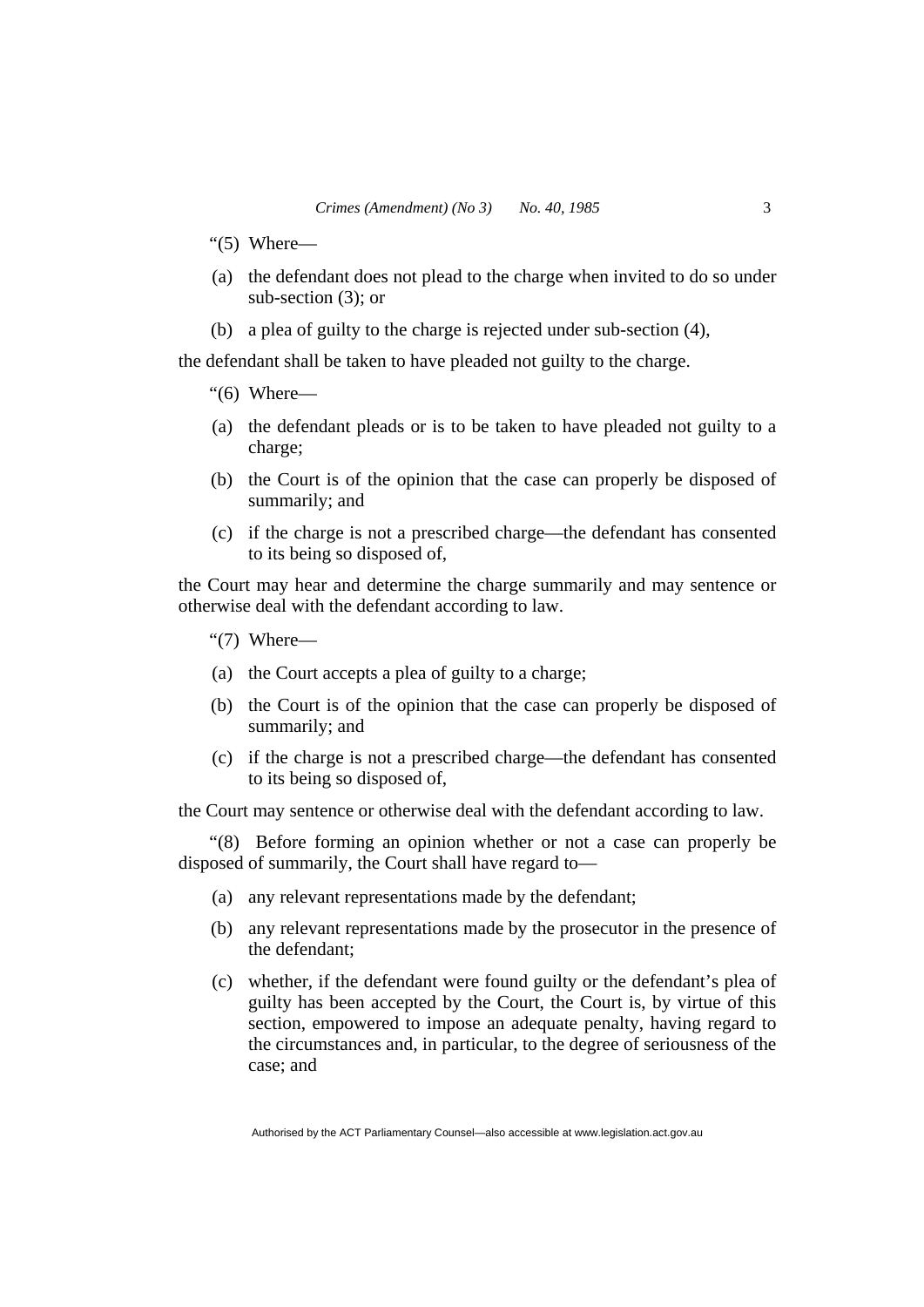- (d) any other circumstances which appear to the Court to make it more appropriate for the case to be dealt with on indictment rather than summarily.
- "(9) Where the Court accepts a plea of guilty to a charge, and—
- (a) the Court is of the opinion that the case cannot properly be disposed of summarily; or
- (b) if the charge is not a prescribed charge—the defendant has not consented to its being so disposed of,

sub-sections 90A (5) to (10) (inclusive) of the *Court of Petty Sessions Ordinance 1930* apply in relation to the defendant as if the Court had accepted a plea of guilty to the charge under that section.

"(10) Where the Court disposes of a case summarily pursuant to this section and convicts the defendant of the offence, then, subject to sub-sections (11) and (12), but notwithstanding any other law of the Territory—

- (a) if the charge is a prescribed charge—the Court may not impose a sentence of imprisonment exceeding 1 year nor impose a fine exceeding \$2,000; or
- (b) in any other case—the Court may not impose a sentence of imprisonment exceeding 2 years nor impose a fine exceeding \$5,000.

"(11) Where, pursuant to this section, the Court disposes of a case summarily and convicts a defendant who, at the time of the commission of the offence of which he or she was convicted, had not attained the age of 18 years, then, subject to sub-section (12), but notwithstanding any other law of the Territory, the Court may not impose a sentence of imprisonment exceeding 6 months nor impose a fine exceeding \$1,000.

" $(12)$  Where—

- (a) The Court disposes of a case summarily pursuant to this section and convicts the defendant of an offence; and
- (b) the maximum penalty prescribed for the offence by the law creating that offence (in this sub-section referred to as the prescribed penalty) is less than the maximum penalty that the Court, by virtue of subsection (10) or (11), as the case requires, is authorized to impose,

the Court shall not impose on the defendant a penalty that exceeds the prescribed penalty.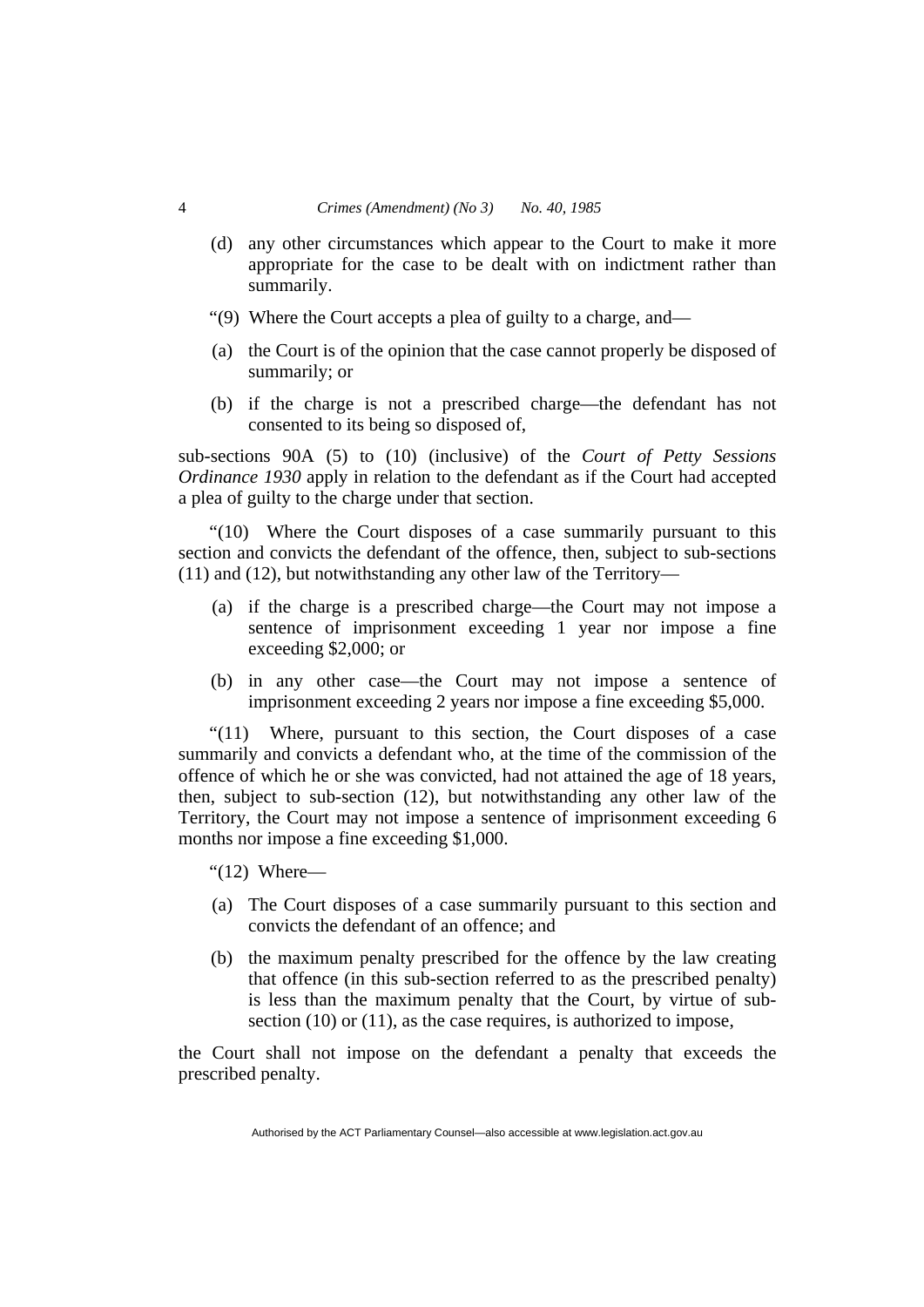"(13) In this section, a reference to a prescribed charge shall be read as a reference to a charge relating to money or other property where the amount of the money or the value of the property to which the charge relates does not, in the opinion of the Court, exceed \$2,500.".

#### **Saving of other summary jurisdiction**

**5.** Section 479 of the Crimes Act is amended by omitting "chapter" and substituting "Part".

#### **Certificate of dismissal**

**6.** Section 480 of the Crimes Act is amended by omitting "476, 477 or 477A" and substituting "477".

#### **Summary conviction or dismissal a bar to indictment**

**7.** Section 481 of the Crimes Act is amended by omitting from sub-section (1) and (2) "476, 477 or 477A" (wherever occurring) and substituting "477".

#### **Repeal of section 497**

**8.** Section 497 of the Crimes Act is repealed.

## **Transitional**

**9.** Notwithstanding sub-sections 477 (10), (11) and (12) of the Crimes Act as amended by this Ordinance, where—

- (a) the Court of Petty Sessions disposes of a case summarily pursuant to section 477 of the Crimes Act as so amended and convicts the defendant of an offence committed before the commencement of this Ordinance; and
- (b) the maximum penalty that the Court would have been authorized to impose if the case had been disposed of before that commencement pursuant to Part XIV of the Crimes Act as then in force (in this section referred to as the former maximum penalty) is less than the maximum penalty that the Court would, but for this sub-section, be authorized to impose,

the Court shall not impose on the defendant a penalty that exceeds the former maximum penalty.